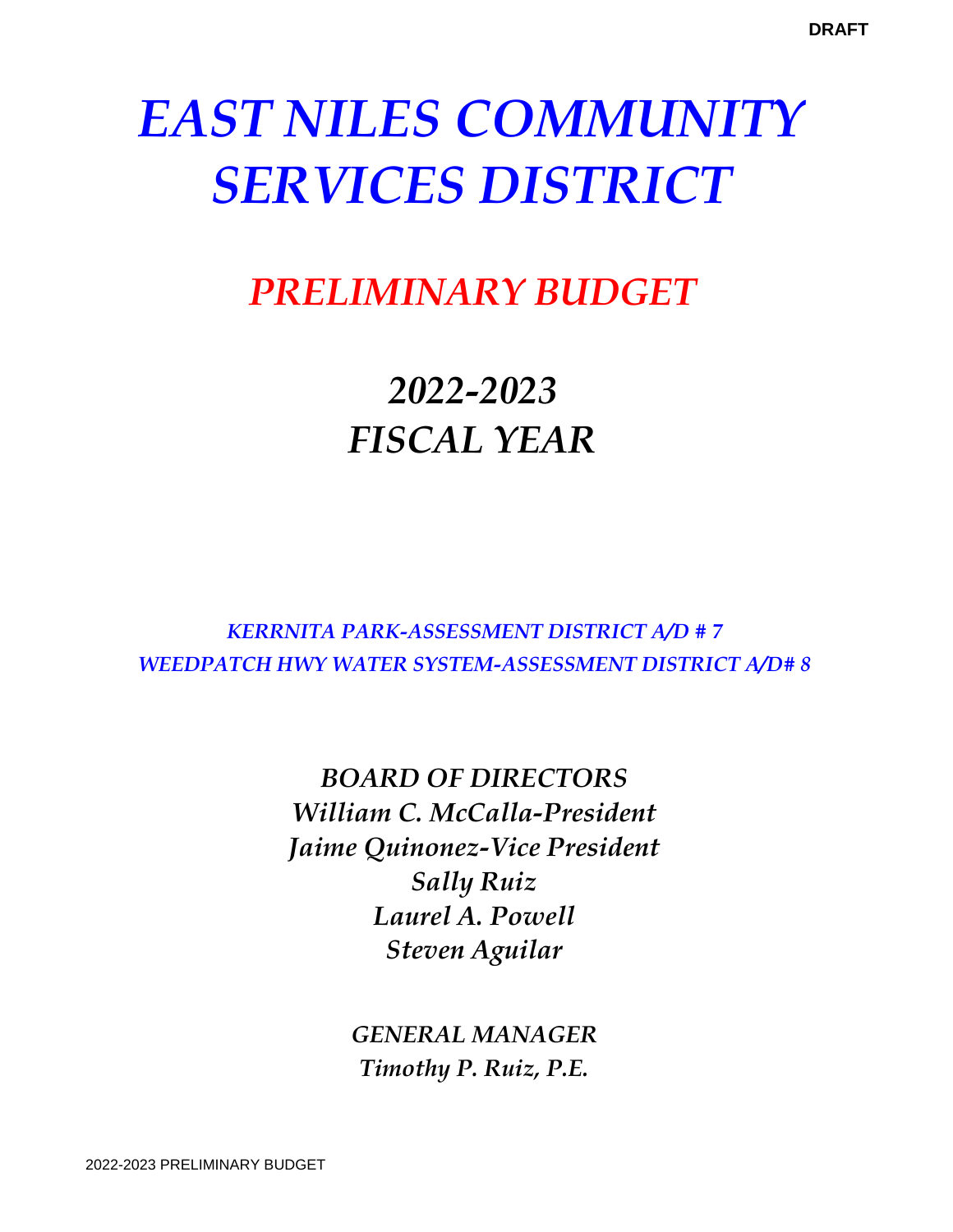## **EAST NILES COMMUNITY SERVICES DISTRICT**

### **2022-2023 PRELIMINARY BUDGET**

| <b>OPERATING REVENUE</b>                      | 2021-2022 BUDGET | 2022-2023 BUDGET |
|-----------------------------------------------|------------------|------------------|
| <b>WATER SERVICE CHARGES</b>                  | 11,300,000.00    | 11,640,000.00    |
| WATER CAPACITY/ CONNECTION FEES               | 160,000.00       | 300,000.00       |
| SEWER SERVICE CHARGES (TAX ROLL)              | 2,030,000.00     | 2,124,000.00     |
| SEWER CONNECTION FEES                         | 180,000.00       | 180,000.00       |
| <b>USER CHARGES FOR SEWER SERVICE</b>         | 93,000.00        | 100,000.00       |
| <b>TOTAL OPERATING REVENUE</b>                | 13,763,000.00    | 14,344,000.00    |
| <b>OTHER REVENUE</b>                          |                  |                  |
| <b>ANNEXATION FEES</b>                        | 1,000.00         | 1,000.00         |
| <b>WATER PLAN CHECK &amp; INSPECTION FEES</b> | 4,000.00         | 6,000.00         |
| SEWER PLAN CHECK & INSPECTION FEES            | 4,000.00         | 6,000.00         |
| <b>WATER INSTALLATION CHARGES</b>             | 2,000.00         | 1,000.00         |
| WATER SERVICE SHUT-OFF FEES                   | 150,000.00       | 150,000.00       |
| <b>TOTAL OTHER REVENUE</b>                    | 161,000.00       | 164,000.00       |
| <b>NON-OPERATING REVENUE</b>                  |                  |                  |
| <b>COUNTY REVENUE</b>                         |                  |                  |
| <b>TAX REVENUE</b>                            | 460,000.00       | 470,000.00       |
| SPECIAL ASSESSMENTS                           | 27,000.00        | 32,000.00        |
| TAX COLLECTION CHARGE                         | $-50.00$         | $-50.00$         |
| <b>TOTAL COUNTY REVENUE</b>                   | 486,950.00       | 501,950.00       |
| <b>OTHER NON-OPERATING REVENUE</b>            |                  |                  |
| DISPOSAL OF FIXED ASSETS                      | 5,000.00         | 8,000.00         |
| <b>INTEREST INCOME (SEWER)</b>                | 35,000.00        | 13,000.00        |
| INTEREST INCOME (WATER)                       | 50,000.00        | 25,000.00        |
| <b>STATE GRANT</b>                            | 5,000,000.00     | 0.00             |
| <b>FINANCING FOR NEW FACILITIES</b>           | 7,000,000.00     | 0.00             |
| TOTAL OTHER NON-OPERATING REVENUE             | 12,090,000.00    | 46,000.00        |
| TOTAL OPERATING & NON-OPERATING REVENUE       | 26,500,950.00    | 15,055,950.00    |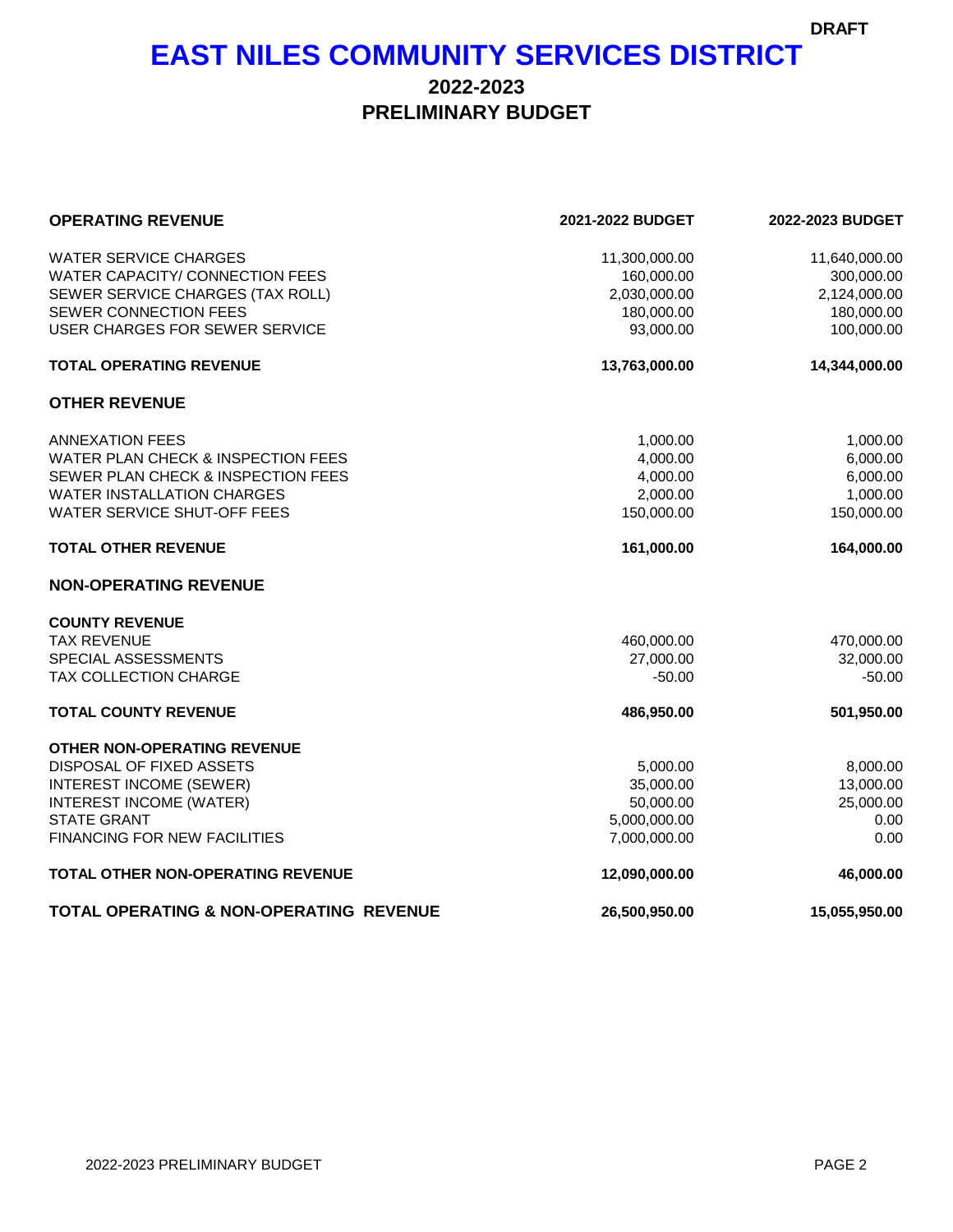## **EAST NILES COMMUNITY SERVICES DISTRICT**

## **2022-2023**

**PRELIMINARY BUDGET**

| <b>WATER OPERATING EXPENSES</b>                               | 2021-2022 BUDGET | 2022-2023 BUDGET |  |
|---------------------------------------------------------------|------------------|------------------|--|
| <b>WATER PURCHASES-KCWA</b>                                   | 3,570,350.00     | 3,801,900.00     |  |
| <b>SALARIES</b>                                               | 920,000.00       | 952,000.00       |  |
| <b>MAINTENANCE</b>                                            | 20,000.00        | 15,000.00        |  |
| <b>VEHICLE MAINTENANCE</b>                                    | 15,500.00        | 16,000.00        |  |
| <b>VEHICLE FUEL</b>                                           | 35,000.00        | 40,000.00        |  |
| <b>PUMPING POWER</b>                                          | 1,232,500.00     | 1,150,000.00     |  |
| <b>TREATMENT</b>                                              | 140,000.00       | 340,000.00       |  |
| WATER SYSTEM MATERIALS AND SUPPLIES                           | 130,000.00       | 130,000.00       |  |
| <b>REPAIRS</b>                                                | 100,000.00       | 125,000.00       |  |
| <b>OUTSIDE SERVICES</b>                                       | 56,000.00        | 75,000.00        |  |
| WATER OPERATIONS PERMITS AND FEES                             | 5,000.00         | 4,000.00         |  |
| CROSS CONNECTION INSPECTION                                   | 12,000.00        | 11,000.00        |  |
| STATE WATER RESOURCES CONTROL BOARD FEES                      | 21,000.00        | 27,000.00        |  |
| COST SHARE OF GROUNDWATER SUSTAINABILITY PLAN                 | 18,000.00        | 10,000.00        |  |
|                                                               |                  |                  |  |
| <b>TOTAL WATER OPERATING EXPENSES</b>                         | 6,275,350.00     | 6,696,900.00     |  |
| <b>DEBT REPAYMENT</b>                                         |                  |                  |  |
| KCWA-EXPANSION PROJECT (DEBT SERVICE)                         | 1,524,000.00     | 1,525,000.00     |  |
| KCWA-OSWELL BYPASS PROJECT (DEBT SERVICE)                     | 100,000.00       | 99,000.00        |  |
| SPECIAL ASSESSMENTS-USDA REPAYMENT                            | 26,500.00        | 26,500.00        |  |
| OFFICE BUILDING/MAINTENANCE YARD DEBT SERVICE                 | 187,500.00       | 380,000.00       |  |
| <b>TOTAL DEBT REPAYMENT</b>                                   | 1,838,000.00     | 2,030,500.00     |  |
| <b>TOTAL WATER SYSTEM EXPENDITURES</b>                        | 8,113,350.00     | 8,727,400.00     |  |
| <b>SEWER SYSTEM EXPENSES</b>                                  |                  |                  |  |
| <b>SALARIES</b>                                               | 418,000.00       | 424,000.00       |  |
| MAINTENANCE/SUPPLIES                                          | 45,000.00        | 25,000.00        |  |
| SEWER LIFT STATION POWER                                      | 5,500.00         | 5,800.00         |  |
| <b>VEHICLE MAINTENANCE</b>                                    | 15,000.00        | 16,000.00        |  |
| <b>VEHICLE FUEL</b>                                           | 16,000.00        | 23,000.00        |  |
|                                                               |                  |                  |  |
| <b>TOTAL SEWER SYSTEM EXPENSES</b>                            | 499,500.00       | 493,800.00       |  |
| <b>WASTEWATER TREATMENT PLANT OPERATION &amp; MAINTENANCE</b> |                  |                  |  |
| CITY OF BAKERSFIELD WWTP NO. 2 (SW)                           | 710,000.00       | 860,000.00       |  |
| <b>KERN SANITATION AUTHORITY WWTP</b>                         | 135,000.00       | 135,000.00       |  |
|                                                               |                  |                  |  |
| TOTAL WASTEWATER TREATMENT PLANT EXPENSES                     | 845,000.00       | 995,000.00       |  |
| <b>DEBT REPAYMENT</b>                                         |                  |                  |  |
| KERN SANITATION AUTHORITY WWTP CAPACITY                       | 305,700.00       | 305,700.00       |  |
| OFFICE BUILDING/MAINTENANCE YARD DEBT SERVICE                 | 62,500.00        | 127,000.00       |  |
| <b>TOTAL DEBT REPAYMENT</b>                                   | 368,200.00       | 432,700.00       |  |
| <b>TOTAL SEWER OPERATING EXPENSES</b>                         | 1,712,700.00     | 1,921,500.00     |  |
| 2022-2023 PRELIMINARY BUDGET                                  |                  | PAGE 3           |  |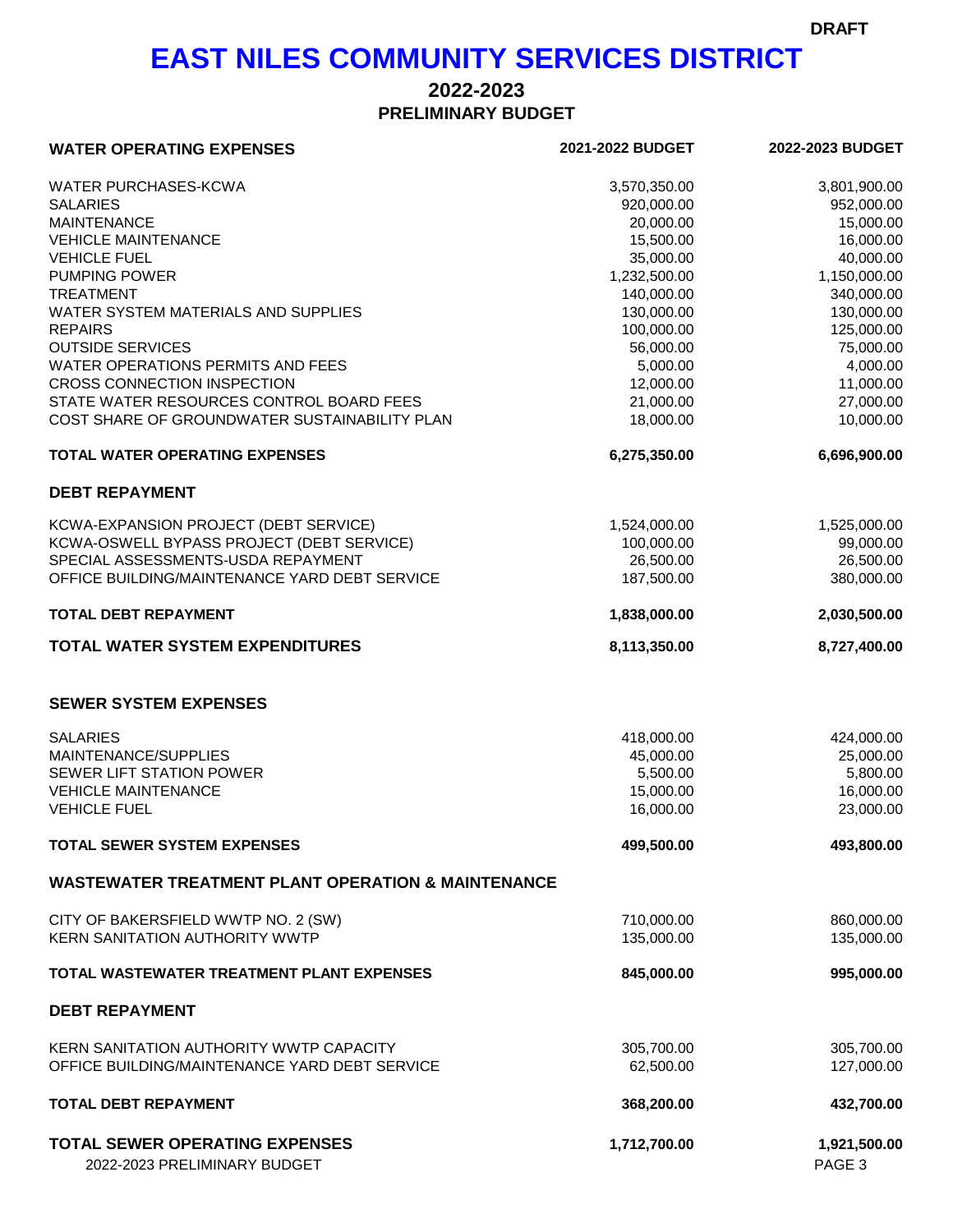## **EAST NILES COMMUNITY SERVICES DISTRICT**

### **PRELIMINARY BUDGET 2022-2023**

| <b>GENERAL &amp; ADMINISTRATIVE EXPENSES</b>   | 2021-2022 BUDGET | 2022-2023 BUDGET |  |
|------------------------------------------------|------------------|------------------|--|
| <b>MAINTENANCE</b>                             | 8,000.00         | 8,000.00         |  |
| TELEPHONE/COMMUNICATIONS/UTILITIES             | 32,000.00        | 33,000.00        |  |
| <b>WORKERS' COMPENSATION</b>                   | 52,100.00        | 37,000.00        |  |
| <b>LIABILITY INSURANCE</b>                     | 60,000.00        | 67,000.00        |  |
| DUES, MEMBERSHIP, LICENSES, FEES               | 17,000.00        | 18,000.00        |  |
| <b>OFFICE EXPENSES</b>                         | 27,000.00        | 23,000.00        |  |
| <b>POSTAGE</b>                                 | 62,000.00        | 63,000.00        |  |
| <b>ENGINEERING</b>                             | 120,000.00       | 120,000.00       |  |
| <b>LEGAL</b>                                   | 140,000.00       | 120,000.00       |  |
| PROFESSIONAL SERVICES                          | 20,000.00        | 20,000.00        |  |
| <b>AUDITING</b>                                | 22,000.00        | 22,000.00        |  |
| OTHER OUTSIDE SERVICES                         | 56,000.00        | 56,000.00        |  |
| DISTRICT PENSION CONTRIBUTION                  | 115,500.00       | 112,000.00       |  |
| <b>MEDICAL INSURANCE</b>                       | 380,000.00       | 380,000.00       |  |
| <b>DIRECTORS FEES</b>                          | 29,000.00        | 29,000.00        |  |
| <b>DISTRICT PORTION FICA/MEDI</b>              | 101,000.00       | 101,000.00       |  |
| EMPLOYEE TRAVEL EXPENSES/SEMINARS & TRAINING   | 7,000.00         | 7,000.00         |  |
| <b>MISCELLANEOUS</b>                           | 500.00           | 500.00           |  |
| <b>UNIFORM SERVICE</b>                         | 18,000.00        | 18,000.00        |  |
| <b>VISION CARE INSURANCE</b>                   | 3,800.00         | 3,800.00         |  |
| <b>BANK CHARGES</b>                            | 85,000.00        | 90,000.00        |  |
| DENTAL CARE INSURANCE                          | 23,000.00        | 23,000.00        |  |
| <b>SAFETY SUPPLIES</b>                         | 4,000.00         | 4,000.00         |  |
| MAINTENANCE AGREEMENTS                         | 54,000.00        | 54,000.00        |  |
| DIRECTORS TRAVEL EXPENSES/SEMINARS TRAINING    | 4,000.00         | 4,000.00         |  |
| <b>ELECTION EXPENSES</b>                       | 500.00           | 12,000.00        |  |
| PRE-EMPLOYMENT EXAMS                           | 500.00           | 500.00           |  |
| <b>CLAIMS/DAMAGE PAYABLE</b>                   | 500.00           | 500.00           |  |
| GROUP TERM LIFE, AD & D & LONG TERM DISABILITY | 9,000.00         | 9,000.00         |  |
| <b>TOTAL GENERAL &amp; ADM. EXPENSES</b>       | 1,451,400.00     | 1,435,300.00     |  |
| <b>TOTAL OPERATING EXPENSES</b>                | 11,277,450.00    | 12,084,200.00    |  |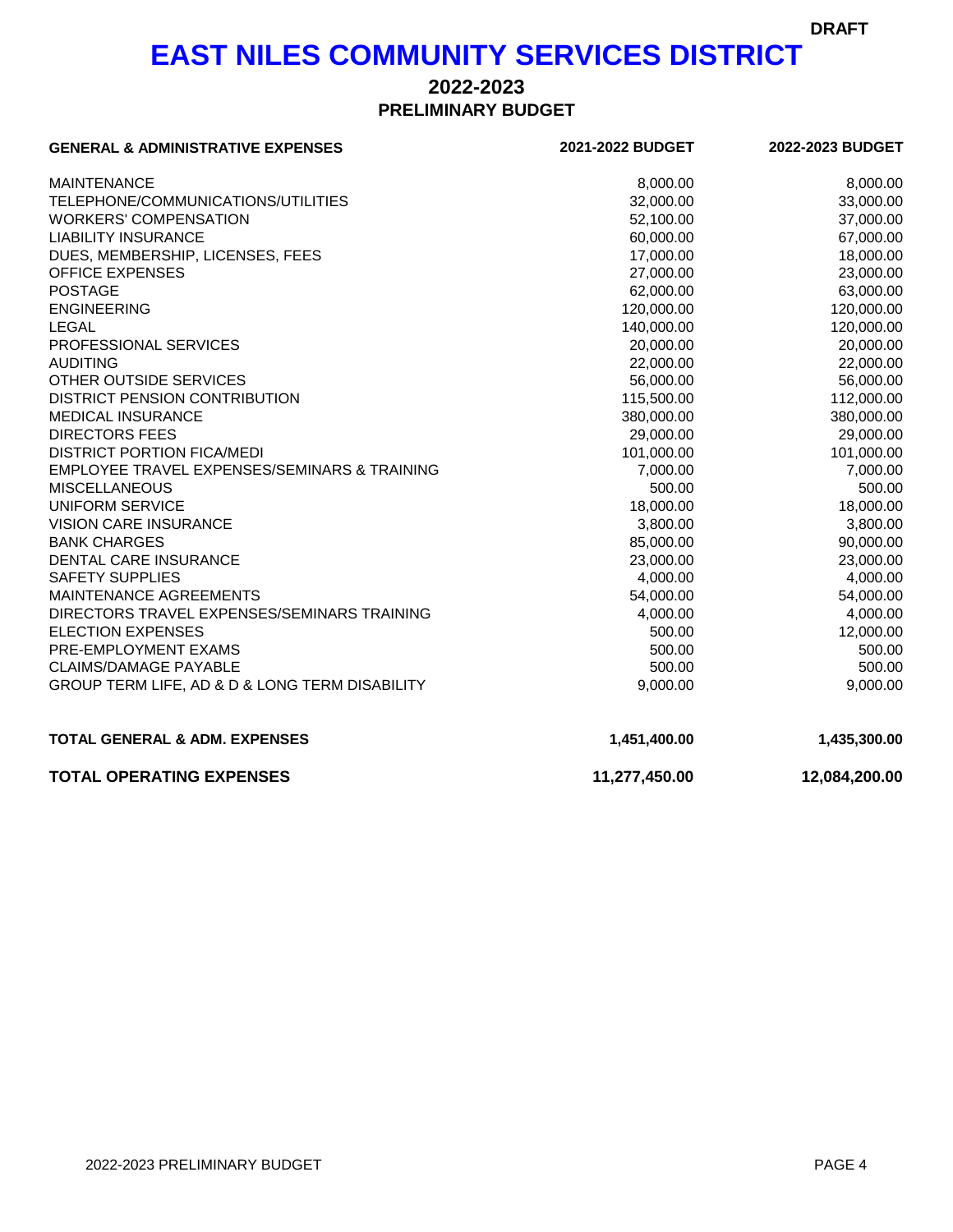## **EAST NILES COMMUNITY SERVICES DISTRICT**

### **PRELIMINARY BUDGET 2022-2023**

| <b>CAPITAL OUTLAYS - WATER</b><br><b>STRUCTURE &amp; IMPROVEMENTS</b><br>12,581,000.00<br><b>MOBILE EQUIPMENT</b><br>76,000.00<br>ELECTRICAL & MECHANICAL EQUIPMENT<br>0.00<br><b>OTHER EQUIPMENT</b><br>50,300.00<br>TOTAL CAPITAL OUTLAYS - WATER<br>12,707,300.00<br><b>CAPITAL OUTLAYS - SEWER</b><br><b>STRUCTURE &amp; IMPROVEMENTS</b><br>540,000.00<br><b>MOBILE EQUIPMENT</b><br>0.00<br>ELECTRICAL & MECHANICAL EQUIPMENT<br>0.00<br><b>OTHER EQUIPMENT</b><br>0.00<br><b>TOTAL CAPITAL OUTLAYS - SEWER</b><br>540,000.00<br><b>CAPITAL OUTLAYS - G&amp;A</b><br><b>GENERAL &amp; ADMINISTRATIVE</b><br>5,549,000.00 | <b>CAPITAL EXPENSES</b> | 2021-2022 BUDGET | 2022-2023 BUDGET |  |
|--------------------------------------------------------------------------------------------------------------------------------------------------------------------------------------------------------------------------------------------------------------------------------------------------------------------------------------------------------------------------------------------------------------------------------------------------------------------------------------------------------------------------------------------------------------------------------------------------------------------------------|-------------------------|------------------|------------------|--|
|                                                                                                                                                                                                                                                                                                                                                                                                                                                                                                                                                                                                                                |                         |                  |                  |  |
|                                                                                                                                                                                                                                                                                                                                                                                                                                                                                                                                                                                                                                |                         |                  | 18,940,000.00    |  |
|                                                                                                                                                                                                                                                                                                                                                                                                                                                                                                                                                                                                                                |                         |                  | 88,000.00        |  |
|                                                                                                                                                                                                                                                                                                                                                                                                                                                                                                                                                                                                                                |                         |                  | 0.00             |  |
|                                                                                                                                                                                                                                                                                                                                                                                                                                                                                                                                                                                                                                |                         |                  | 30,000.00        |  |
|                                                                                                                                                                                                                                                                                                                                                                                                                                                                                                                                                                                                                                |                         |                  | 19,058,000.00    |  |
|                                                                                                                                                                                                                                                                                                                                                                                                                                                                                                                                                                                                                                |                         |                  |                  |  |
|                                                                                                                                                                                                                                                                                                                                                                                                                                                                                                                                                                                                                                |                         |                  | 492,000.00       |  |
|                                                                                                                                                                                                                                                                                                                                                                                                                                                                                                                                                                                                                                |                         |                  | 0.00             |  |
|                                                                                                                                                                                                                                                                                                                                                                                                                                                                                                                                                                                                                                |                         |                  | 0.00             |  |
|                                                                                                                                                                                                                                                                                                                                                                                                                                                                                                                                                                                                                                |                         |                  | 0.00             |  |
|                                                                                                                                                                                                                                                                                                                                                                                                                                                                                                                                                                                                                                |                         |                  | 492,000.00       |  |
|                                                                                                                                                                                                                                                                                                                                                                                                                                                                                                                                                                                                                                |                         |                  | 6,460,000.00     |  |
| <b>TOTAL CAPITAL OUTLAYS - G&amp;A</b>                                                                                                                                                                                                                                                                                                                                                                                                                                                                                                                                                                                         |                         | 5,549,000.00     | 6,460,000.00     |  |
| <b>TOTAL CAPITAL EXPENSES</b><br>18,796,300.00                                                                                                                                                                                                                                                                                                                                                                                                                                                                                                                                                                                 |                         |                  | 26,010,000.00    |  |
| <b>TOTAL EXPENSES</b><br>30,073,750.00                                                                                                                                                                                                                                                                                                                                                                                                                                                                                                                                                                                         |                         |                  | 38,094,200.00    |  |
|                                                                                                                                                                                                                                                                                                                                                                                                                                                                                                                                                                                                                                |                         |                  |                  |  |
| REVENUE OVER EXPENSE - PRIOR YEAR<br>3,575,500.00                                                                                                                                                                                                                                                                                                                                                                                                                                                                                                                                                                              |                         |                  | 12,940,000.00    |  |
| ESTIMATED OPERATIONAL RESERVE-PRIOR YEAR<br>3,751,300.00                                                                                                                                                                                                                                                                                                                                                                                                                                                                                                                                                                       |                         |                  | 3,751,300.00     |  |
| ADD: BUDGETED REVENUES<br>26,500,950.00                                                                                                                                                                                                                                                                                                                                                                                                                                                                                                                                                                                        |                         |                  | 15,055,950.00    |  |
| TOTAL ESTIMATED FUNDS AVAILABLE<br>30,076,450.00                                                                                                                                                                                                                                                                                                                                                                                                                                                                                                                                                                               |                         |                  | 27,995,950.00    |  |
| LESS: BUDGETED EXPENDITURES<br>30,073,750.00                                                                                                                                                                                                                                                                                                                                                                                                                                                                                                                                                                                   |                         |                  | 38,094,200.00    |  |
| <b>ENDING BALANCE AVAILABLE</b><br>2,700.00                                                                                                                                                                                                                                                                                                                                                                                                                                                                                                                                                                                    |                         |                  | (10,098,250.00)  |  |
| <b>RESERVES</b><br>3,751,300.00                                                                                                                                                                                                                                                                                                                                                                                                                                                                                                                                                                                                |                         |                  | 3,751,300.00     |  |
| <b>TRANSFER OUT TO RESERVES</b>                                                                                                                                                                                                                                                                                                                                                                                                                                                                                                                                                                                                |                         |                  |                  |  |
| RESERVES ENDING BALANCE<br>3,751,300.00                                                                                                                                                                                                                                                                                                                                                                                                                                                                                                                                                                                        |                         |                  | 3,751,300.00     |  |
| *NET INCOME<br>2,700.00                                                                                                                                                                                                                                                                                                                                                                                                                                                                                                                                                                                                        |                         |                  | (10,098,250.00)  |  |

**\* District funds will be carried over to cover Net Income**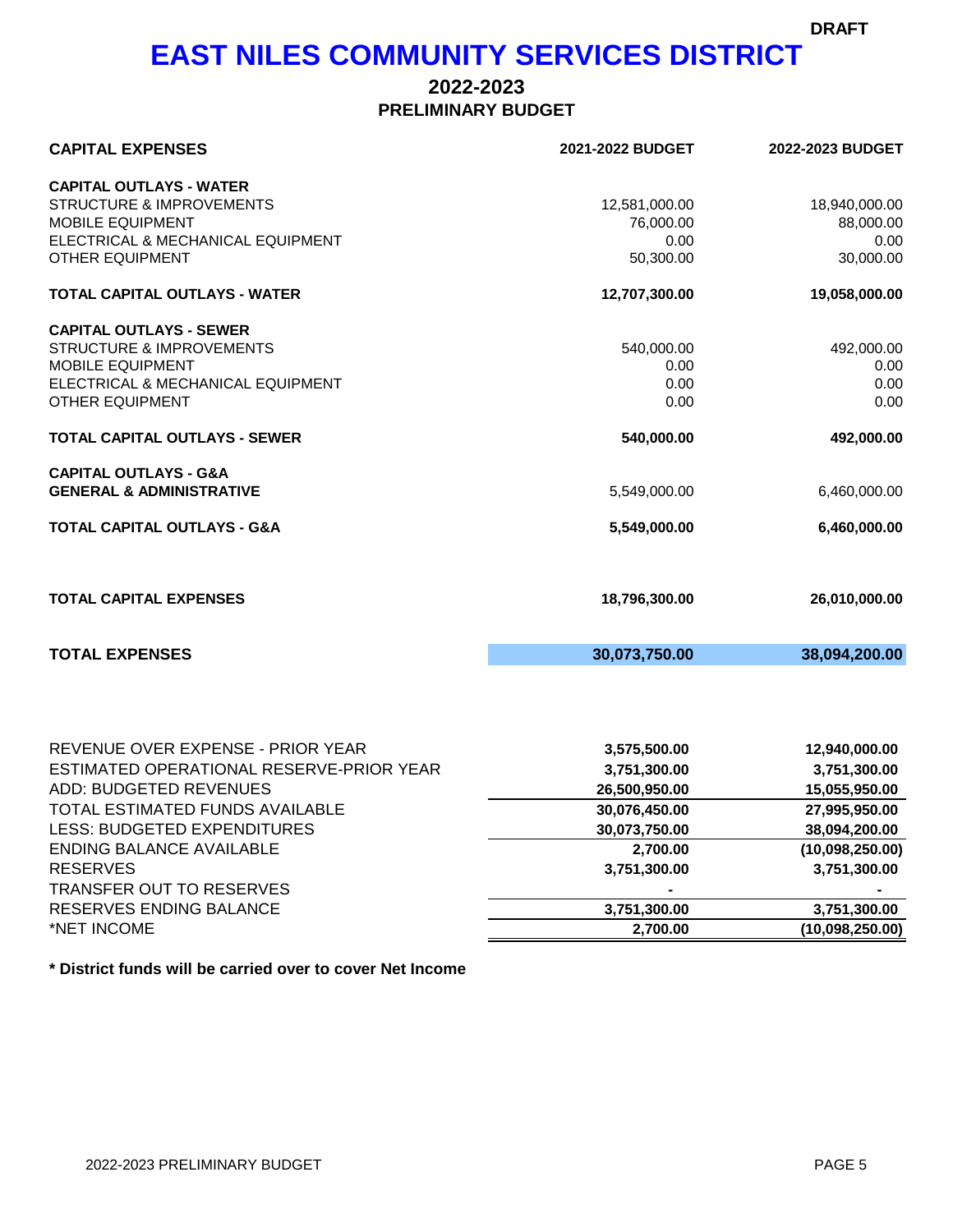### **EAST NILES COMMUNITY SERVICES DISTRICT**

### **2022-2023 PRELIMINARY BUDGET**

| <b>REVENUE</b>                                                         | 2021-2022 BUDGET            | 2022-2023 BUDGET            |
|------------------------------------------------------------------------|-----------------------------|-----------------------------|
| <b>OPERATING</b><br><b>OTHER REVENUE</b>                               | 13,763,000.00<br>161,000.00 | 14,344,000.00<br>164,000.00 |
| <b>NON-OPERATING REVENUE</b>                                           |                             |                             |
| <b>COUNTY REVENUE</b>                                                  | 486,950.00                  | 501,950.00                  |
| OTHER NON-OPERATING REVENUE                                            | 12,090,000.00               | 46,000.00                   |
| <b>TOTAL OPERATING &amp; NON-OPERATING REVENUE</b>                     | 26,500,950.00               | 15,055,950.00               |
| <b>OPERATING EXPENSES</b>                                              |                             |                             |
| <b>WATER OPERATION</b>                                                 | 6,275,350.00                | 6,696,900.00                |
| <b>DEBT REPAYMENT - WATER</b>                                          | 1,838,000.00                | 2,030,500.00                |
| SEWER COLLECTION                                                       | 499,500.00                  | 493,800.00                  |
| WASTEWATER TREATMENT PLANT CAPACITY<br>DEBT REPAYMENT - PRINCIPAL ONLY | 845,000.00                  | 995,000.00                  |
| <b>GENERAL &amp; ADMINISTRATIVE</b>                                    | 368,200.00<br>1,451,400.00  | 432,700.00<br>1,435,300.00  |
|                                                                        |                             |                             |
| <b>TOTAL OPERATING EXPENSES</b>                                        | 11,277,450.00               | 12,084,200.00               |
| <b>CAPITAL EXPENSES</b>                                                |                             |                             |
| <b>CAPITAL OUTLAYS - WATER</b>                                         | 12,707,300.00               | 19,058,000.00               |
| <b>CAPITAL OUTLAYS - SEWER</b>                                         | 540,000.00                  | 492,000.00                  |
| <b>CAPITAL OUTLAYS - G &amp; A</b>                                     | 5,549,000.00                | 6,460,000.00                |
| <b>BUILDING CARRYOVER</b>                                              | 184,000.00                  |                             |
| <b>TOTAL CAPITAL EXPENSES</b>                                          | 18,980,300.00               | 26,010,000.00               |
| <b>TOTAL EXPENSES</b>                                                  | 30,257,750.00               | 38,094,200.00               |
| OPERATING BUDGET REQUEST                                               | 11,277,450.00               | 12,084,200.00               |
| CAPITAL OUTLAYS BUDGET REQUEST                                         | 18,796,300.00               | 26,010,000.00               |
| REVENUE OVER EXPENSE - PRIOR YEAR                                      | 3,575,500.00                | 12,940,000.00               |
| ESTIMATED OPERATIONAL RESERVE-PRIOR YEAR                               | 1,000,000.00                | 3,751,300.00                |
| <b>ADD: BUDGETED REVENUES</b>                                          | 26,500,950.00               | 15,055,950.00               |
| TOTAL ESTIMATED FUNDS AVAILABLE                                        | 31,076,450.00               | 27,995,950.00               |
| <b>LESS: BUDGETED EXPENDITURES</b>                                     | 30,257,750.00               | 38,094,200.00               |
| <b>ENDING BALANCE AVAILABLE</b>                                        | 818,700.00                  | (10,098,250.00)             |
| <b>RESERVES</b>                                                        | 3,751,300.00                | 3,751,300.00                |
| <b>TRANSFER OUT TO RESERVES</b>                                        |                             |                             |
| RESERVES ENDING BALANCE                                                | 3,751,300.00                | 3,751,300.00                |
| *NET INCOME                                                            | 2,700.00                    | (10,098,250.00)             |

**\* District funds will be carried over to cover Net Income**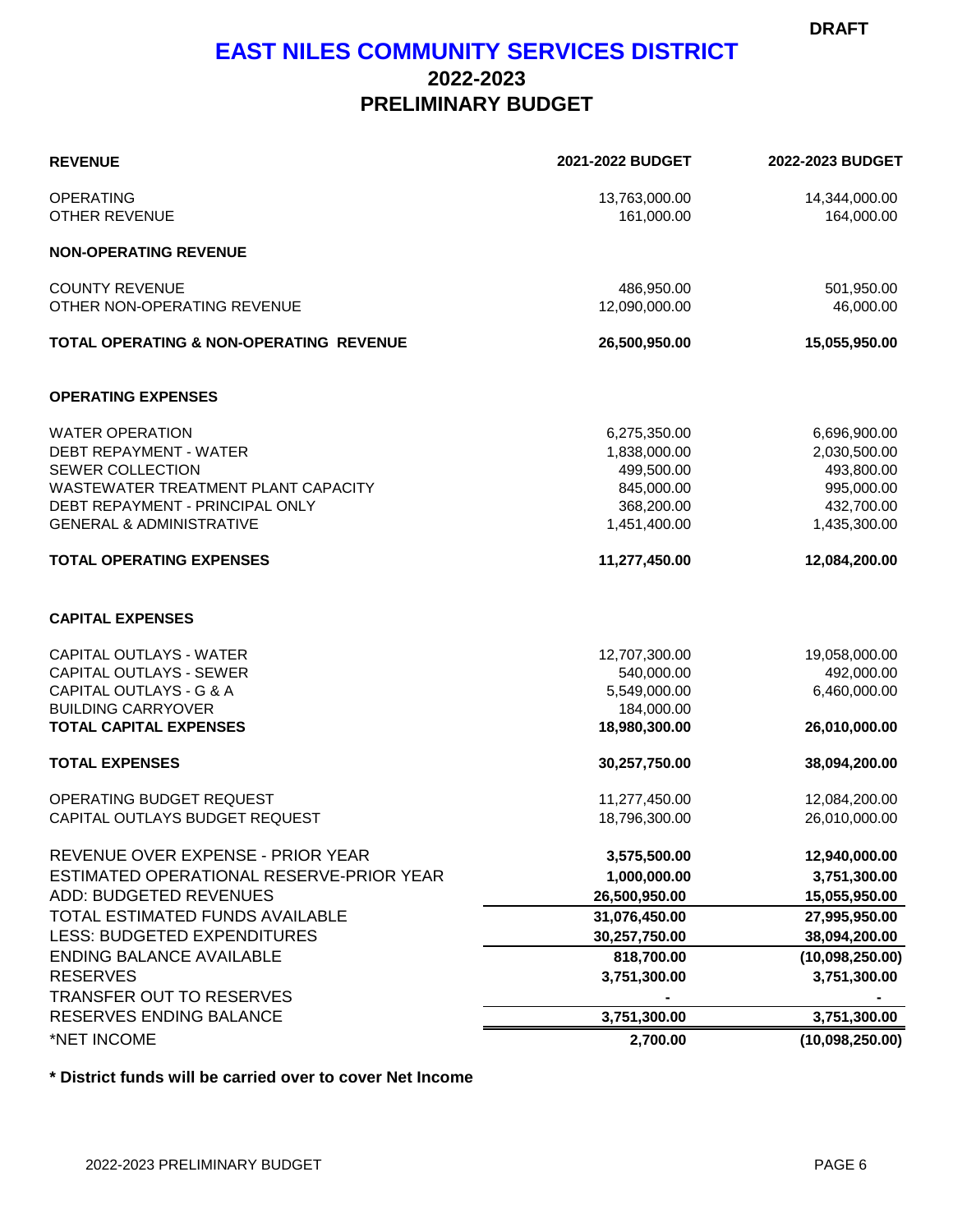#### **EAST NILES COMMUNITY SERVICES DISTRICT PRELIMINARY BUDGET 2022-2023 CAPITAL PROJECTS & EXPENDITURES**

|                                                                              |                 | <b>ESTIMATED COST</b> |
|------------------------------------------------------------------------------|-----------------|-----------------------|
| <b>CAPITAL OUTLAYS - WATER</b><br><b>STRUCTURES &amp; IMPROVEMENTS</b>       |                 |                       |
| 1.) WATER METERS                                                             |                 | 190,000.00            |
| 2.) PAVEMENT REPAIR, VALVE BOX ADJUSTMENTS                                   |                 | 60,000.00             |
| 3.) WATER SYSTEM VALVE REPLACEMENTS                                          |                 | 53,000.00             |
| 4.) WATER MAIN REPLACEMENT WITH SERVICES                                     |                 | 300,000.00            |
| 5.) WATER SERVICE REPLACEMENTS                                               |                 | 22,000.00             |
| 6.) MORNING DR STORAGE TANK AND PIPELINE                                     |                 | 4,975,000.00          |
| 7.) EASEMENT ACQUISITION - NITRATE PIPELINE                                  |                 | 130,000.00            |
| 8.) WELL 21 AND WELL 23 1,2,3 TCP TREATMENT                                  |                 | 800,000.00            |
| 9.) FREEWAY STORAGE TANK                                                     |                 | 3,700,000.00          |
| 10.) WELL 14 REPLACEMENT                                                     |                 | 1,292,000.00          |
| 11.) WELL 19 ARSENIC TREATMENT                                               |                 | 950,000.00            |
| 12.) MORNING DR. TANK OUTSIDE RECOATING                                      |                 | 180,000.00            |
| 13.) NITRATE BLENDING PIPELINE                                               |                 | 4,178,000.00          |
| 14.) COUNTRY CLUB TO COLLEGE/FF INTERTIE AND DRAINAGE                        |                 | 1,600,000.00          |
| 15.) NORTH WEEDPATCH HWY WATER SYSTEM DESIGN (STATE GRANT)                   |                 |                       |
| 16.) FENCING (EAST NILES / COLLEGE-FF / COUNTRY CLUB)                        |                 | 180,000.00            |
| 17.) KERN CITRUS BOLTED STEEL TANK                                           |                 | 250,000.00            |
| 18.) COLLEGE/FAIRFAX STORAGE TANK RELINING                                   |                 | 80,000.00             |
| <b>OTHER EQUIPMENT</b>                                                       |                 |                       |
| 1.) 1/2 TON PICKUP (2)                                                       |                 | 88,000.00             |
| 2.) SCADA-REMOTE MONITORING EQUIPMENT                                        |                 | 30,000.00             |
|                                                                              | <b>SUBTOTAL</b> | 19,058,000.00         |
| <b>CAPITAL OUTLAYS - SEWER</b><br>2.<br><b>STRUCTURES &amp; IMPROVEMENTS</b> |                 |                       |
| 1.) MANHOLE FRAME & COVER ADJUSTMENTS                                        |                 | 32,000.00             |
| 2.) SEWER MAIN REPLACEMENT                                                   |                 | 350,000.00            |
| 3.) NEW SEWER MANHOLES CONSTRUCTION                                          |                 | 60,000.00             |
| 4.) SEWER LIFT STATION EQUIPMENT                                             |                 | 50,000.00             |
|                                                                              | <b>SUBTOTAL</b> | 492,000.00            |
| <b>CAPITAL OUTLAYS - GENERAL &amp; ADMINISTRATIVE</b><br>3.                  |                 |                       |
| 1.) ADMINISTRATIVE BUILDING AND MAINTENANCE YARD                             |                 | 5,464,000.00          |
| 2.) SECURITY (CAMERAS)                                                       |                 | 90,000.00             |
| 3.) MAILING STATION                                                          |                 | 18,000.00             |
| 4.) COPIER MACHINE                                                           |                 | 18,000.00             |
| 5.) COMMUNICATION EQUIPMENT                                                  |                 | 60,000.00             |
| 6.) COMPUTER EQUIPMENT & SOFTWARE                                            |                 | 560,000.00            |
| 7.) ADMINISTRATION BUILDING FURNISHINGS                                      |                 | 250,000.00            |
|                                                                              |                 |                       |
|                                                                              | <b>SUBTOTAL</b> | 6,460,000.00          |

**TOTAL CAPITAL OUTLAY PROJECTS & EXPENDITURES** 26,010,000.00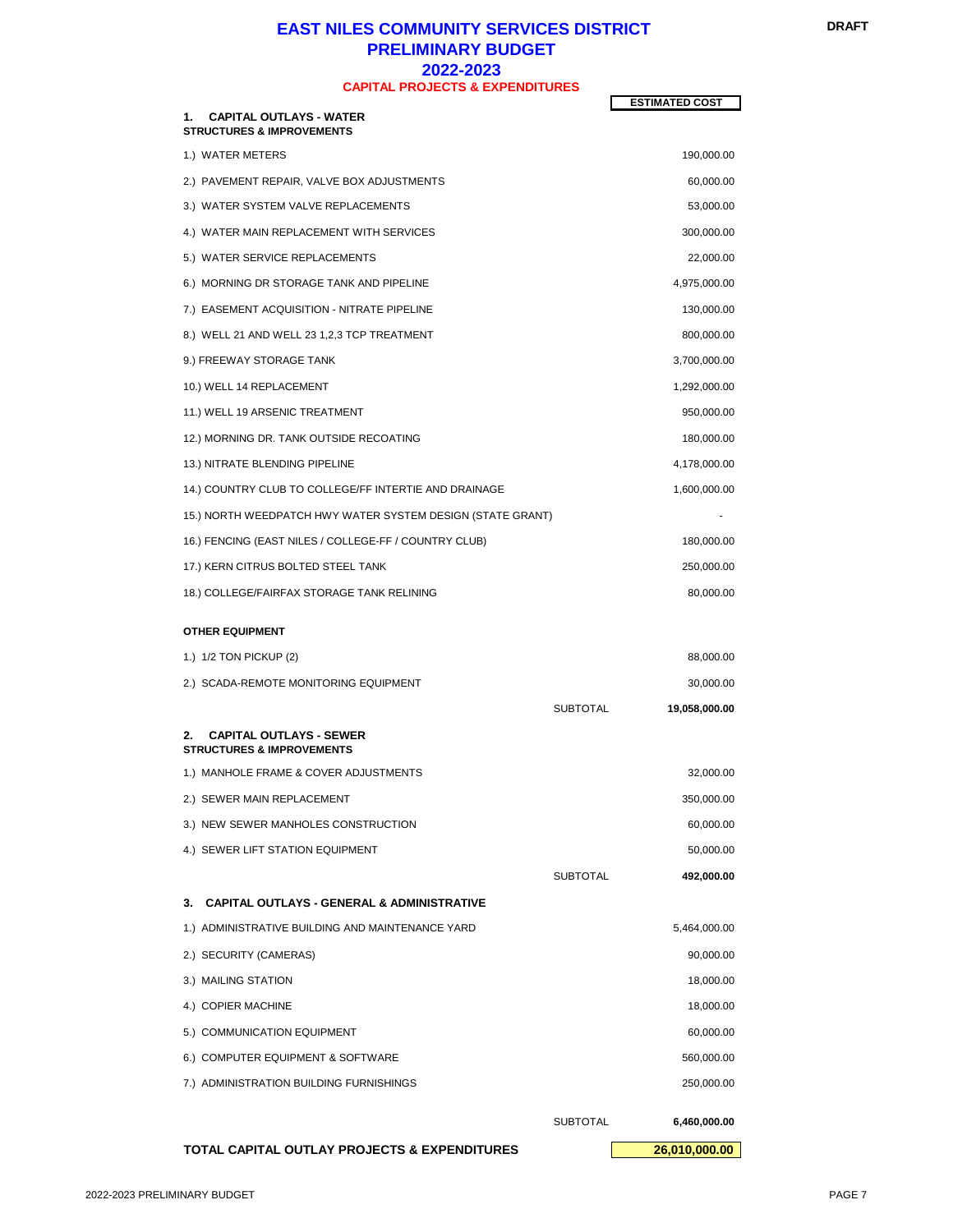### **EAST NILES COMMUNITY SERVICES DISTRICT PRELIMINARY BUDGET 2022-2023**

### **PURCHASED WATER AND GROUNDWATER COSTS WATER**

| <b>KERN COUNTY WATER AGENCY</b>                            |                      | <b>ESTIMATED COST</b> |
|------------------------------------------------------------|----------------------|-----------------------|
| Baseline Contract Amount = 11,000 Acre-Feet                |                      |                       |
| <b>Basic Contract (Treated Water)</b>                      | @ \$179.00 per Ac/Ft | \$1,969,000.00        |
| Power for 6,800 Ac-Ft                                      | @ \$132 per Ac/Ft    | \$897,600.00          |
| Operation & Maintenance Of Pipelines, etc                  |                      | \$400,000.00          |
| 2022-2023 Surcharge for 11,000 Acre-Feet                   | @ \$15.00 per Ac/Ft  | \$165,000.00          |
| Dry Year Supply = 2693 Acre-Feet                           | @ \$100 per Ac/Ft    | \$269,300.00          |
| Pump charge for wells within ID4 @ 2,600 Ac-Ft (Estimated) | @ \$39.00 per Ac/Ft  | \$101,000.00          |
| <b>Total Cost:</b>                                         |                      | \$3,801,900.00        |
| <b>WELLS AND BOOSTER PUMPS</b>                             |                      |                       |
| Anticipated Use 2022-2023 is 3,100 Acre-Feet               |                      |                       |
| Pumping of Wells (Estimated)                               | @\$220.00 per Ac/Ft  | \$638,000.00          |
| Pumping of Booster @ 2,900 Ac-Ft (Estimated)               | @ \$145.00 per Ac/Ft | \$420,500.00          |
| <b>Power to Wells and Boosters</b>                         |                      | \$1,058,500.00        |
|                                                            |                      |                       |
| KERN COUNTY WATER AGENCY: (PER ACRE FOOT)                  | 2021-2022            | 2022-2023             |
| Water Entitlement from Kern County Water Agency            | 179.00               | 179.00                |
| Power to Pump from Agency                                  | 132.00               | 132.00                |
| O & M for Pipelines                                        | 92.30                | 58.82                 |

**TOTAL COSTS:** \$403.30 \$369.82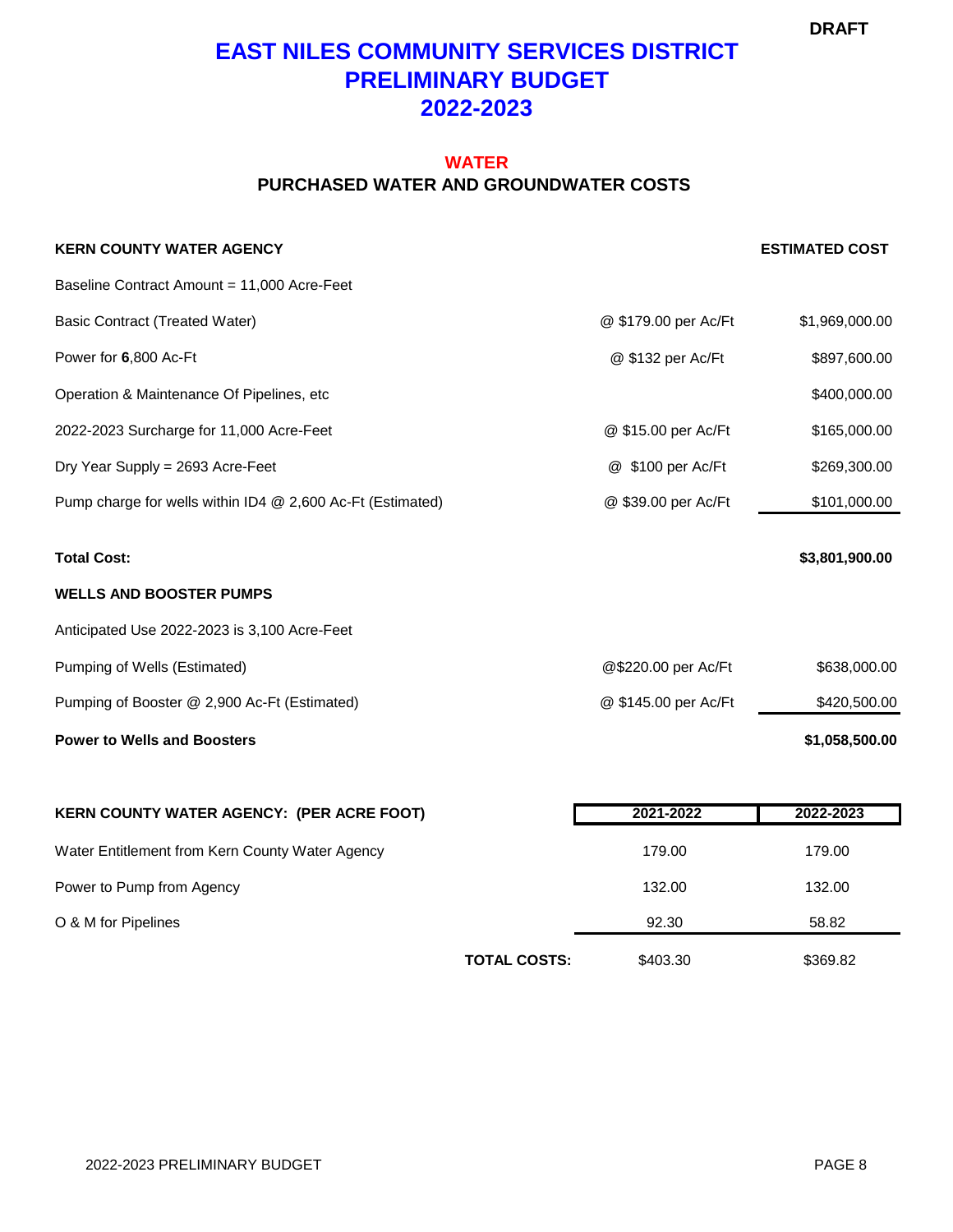# *PRELIMINARY BUDGET*

# *2022-2023 FISCAL YEAR*

*SALARIES BUDGET*

*BOARD OF DIRECTORS William C. McCalla-President Jaime Quinonez-Vice President Sally Ruiz Laurel A. Powell Steven Aguilar*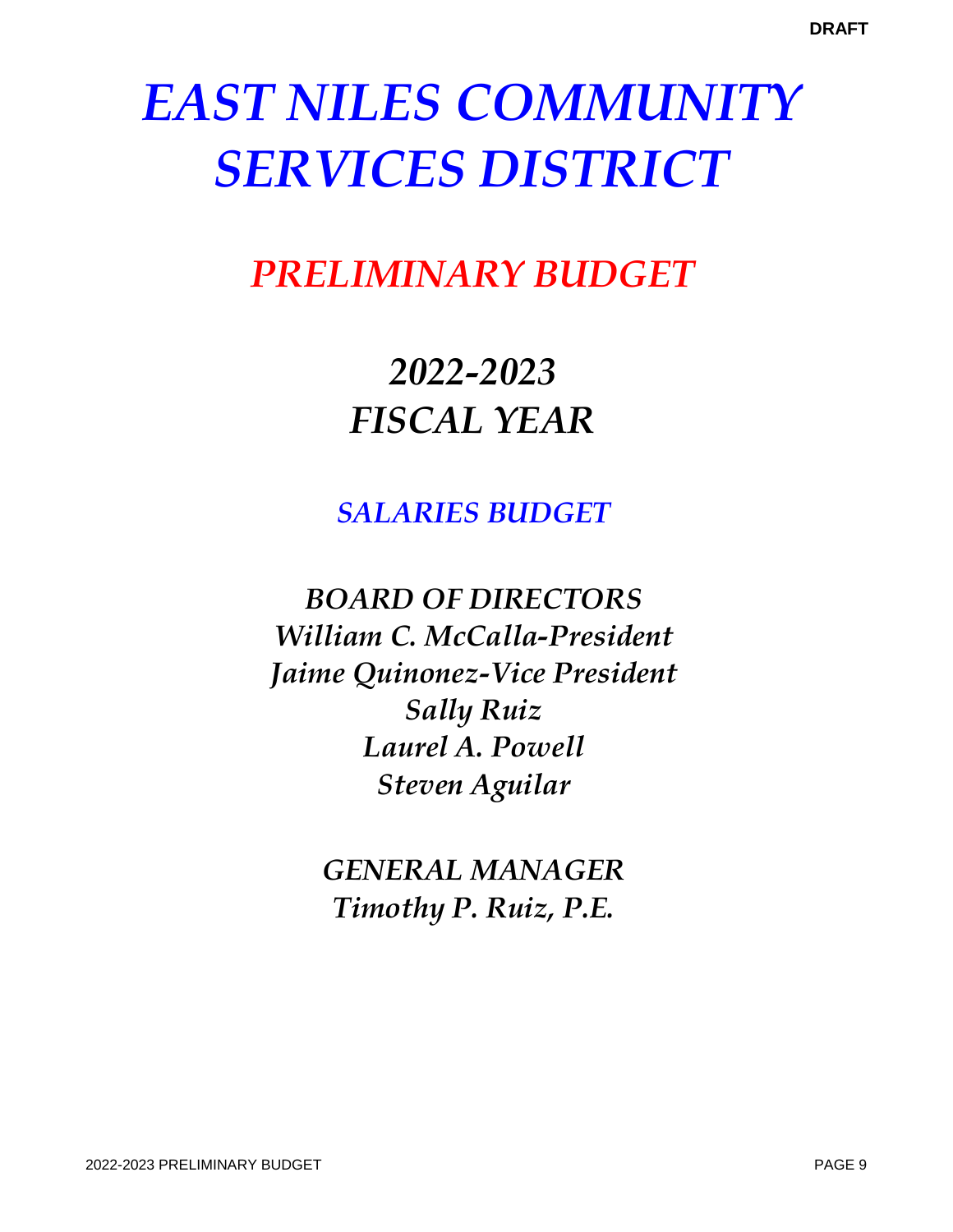### **EAST NILES COMMUNITY SERVICES DISTRICT SALARY REQUEST 2022-2023**

| <b>SALARIES</b>                               |                |                       |                         |  |
|-----------------------------------------------|----------------|-----------------------|-------------------------|--|
| <b>Water Operation</b>                        |                | <b>MONTHLY SALARY</b> | <b>ANNUAL SALARY</b>    |  |
| <b>REGULAR SALARY</b><br>Overtime (Estimated) |                | 77,000.00<br>2,300.00 | 924,000.00<br>27,600.00 |  |
|                                               | <b>Totals:</b> | 79,300.00             | 951,600.00              |  |
| <b>Sewer Operation</b>                        |                |                       |                         |  |
| <b>REGULAR SALARY</b><br>Overtime (Estimated) |                | 34,160.00<br>1,200.00 | 409,920.00<br>14,400.00 |  |
|                                               | Totals:        | 35,360.00             | 424,320.00              |  |
|                                               |                |                       |                         |  |
|                                               | <b>TOTALS:</b> | 114,660.00            | 1,375,920.00            |  |
|                                               |                |                       |                         |  |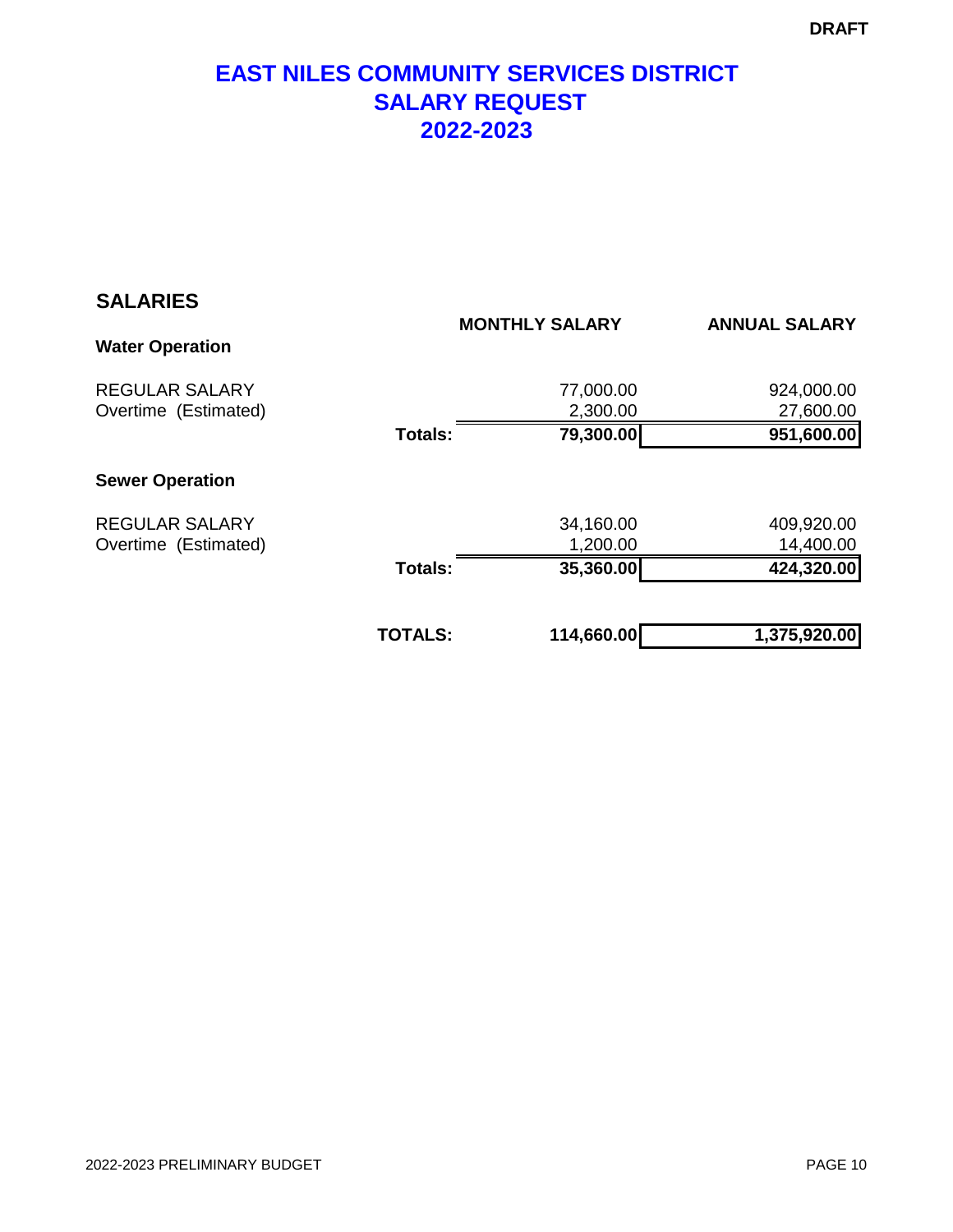## *PRELIMINARY BUDGET*

# *2022-2023 FISCAL YEAR*

## *KERRNITA PARK WATER SYSTEM ASSESSMENT DISTRICT # 7*

*BOARD OF DIRECTORS William C. McCalla-President Jaime Quinonez-Vice President Sally Ruiz Laurel A. Powell Steven Aguilar*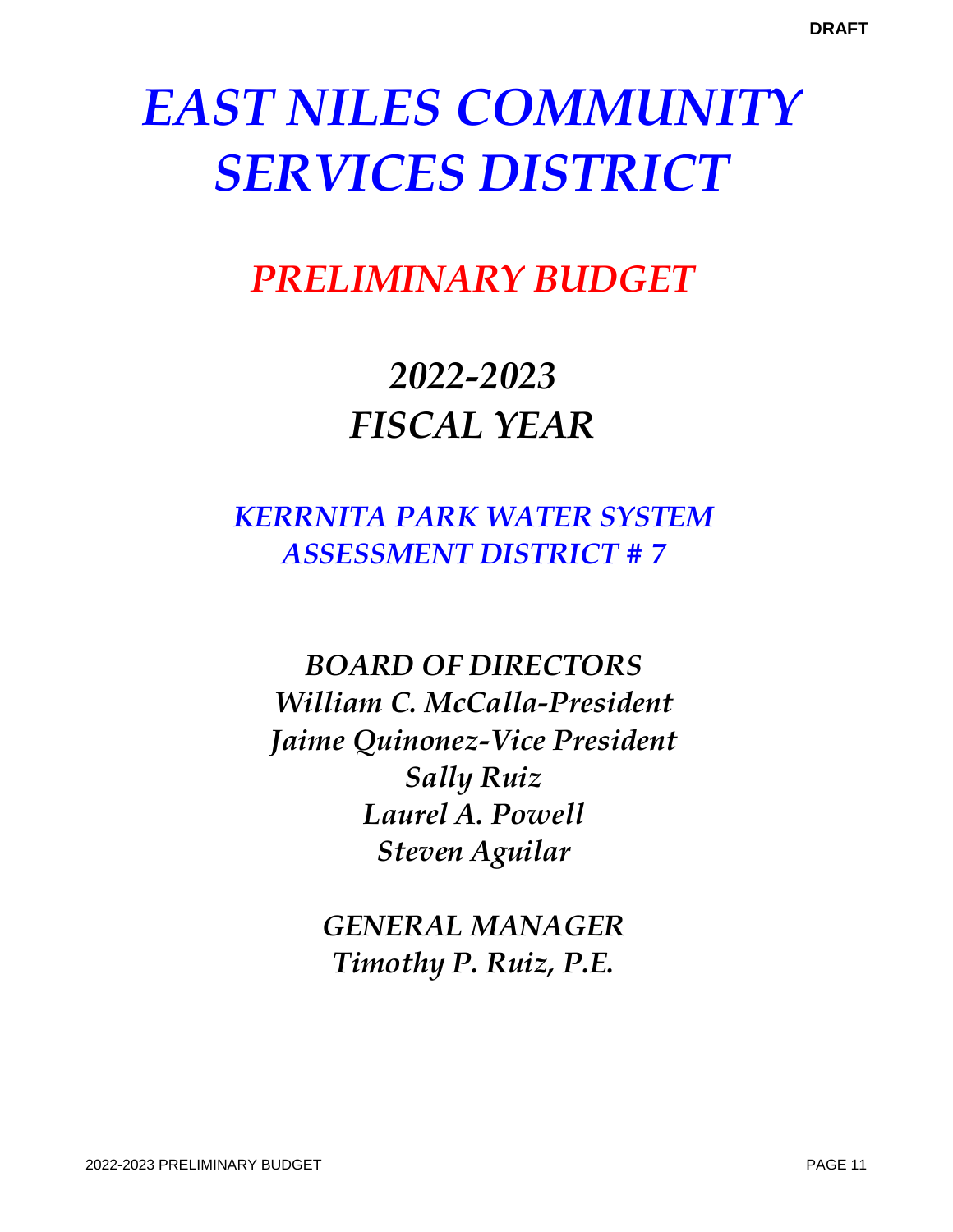### **EAST NILES COMMUNITY SERVICES DISTRICT 2022-2023 ASSESSMENT DISTRICT #7 KERRNITA PARK PROJECT**

#### **REVENUES:**

|                      | \$2,600.00<br>(\$130.00)<br>\$195.00 |
|----------------------|--------------------------------------|
| <b>TOTAL REVENUE</b> | \$2,665.00                           |
|                      |                                      |
|                      | \$2,063.00                           |
|                      | \$2,063.00                           |
|                      | <b>TOTAL EXPENDITURES</b>            |

**EXCESS (DEFICIT) REVENUES OVER EXPENDITURES** \$602.00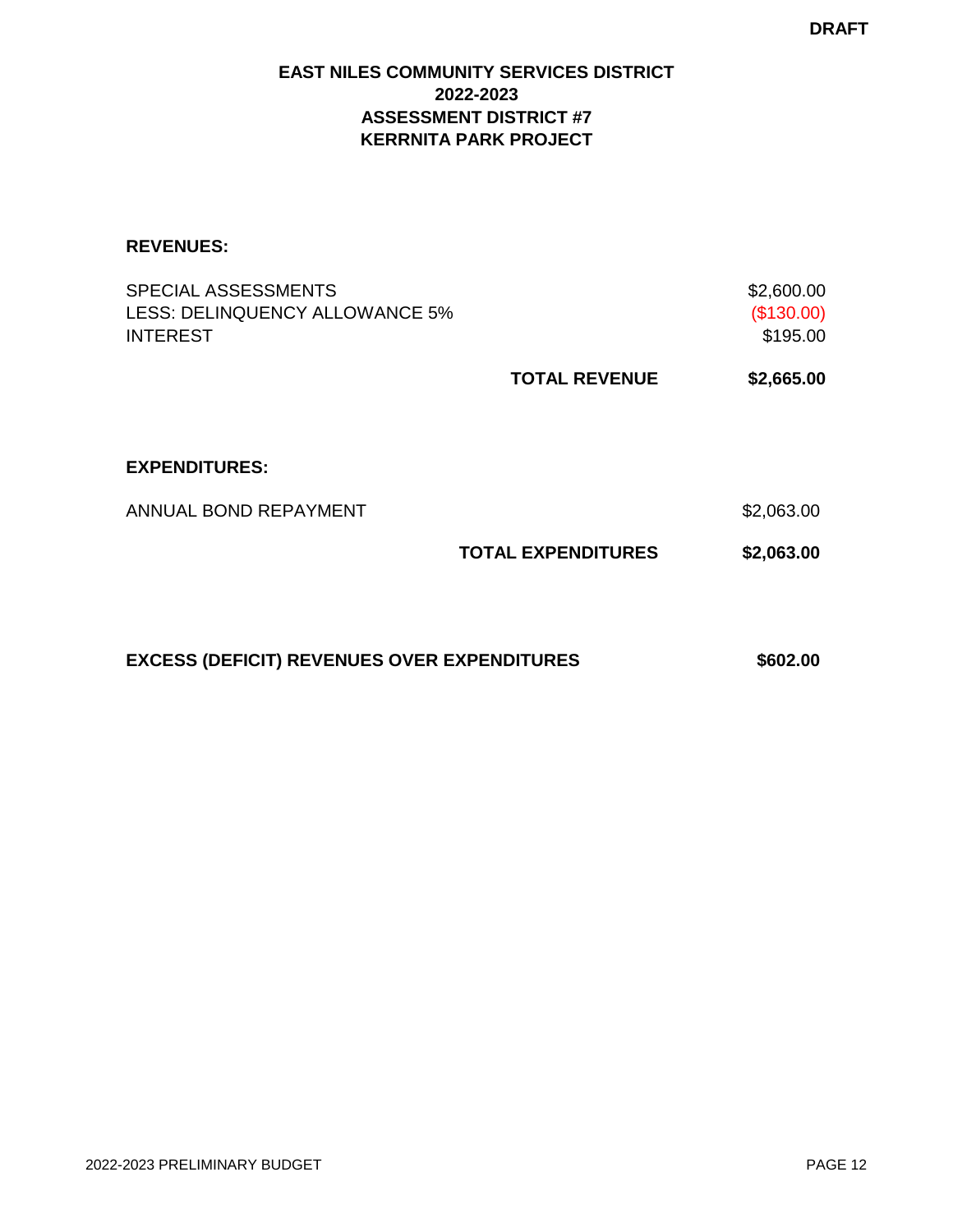# *PRELIMINARY BUDGET*

# *2022-2023 FISCAL YEAR*

## *WEEDPATCH HWY WATER SYSTEM ASSESSMENT DISTRICT # 8*

*BOARD OF DIRECTORS William C. McCalla-President Jaime Quinonez-Vice President Sally Ruiz Laurel A. Powell Steven Aguilar*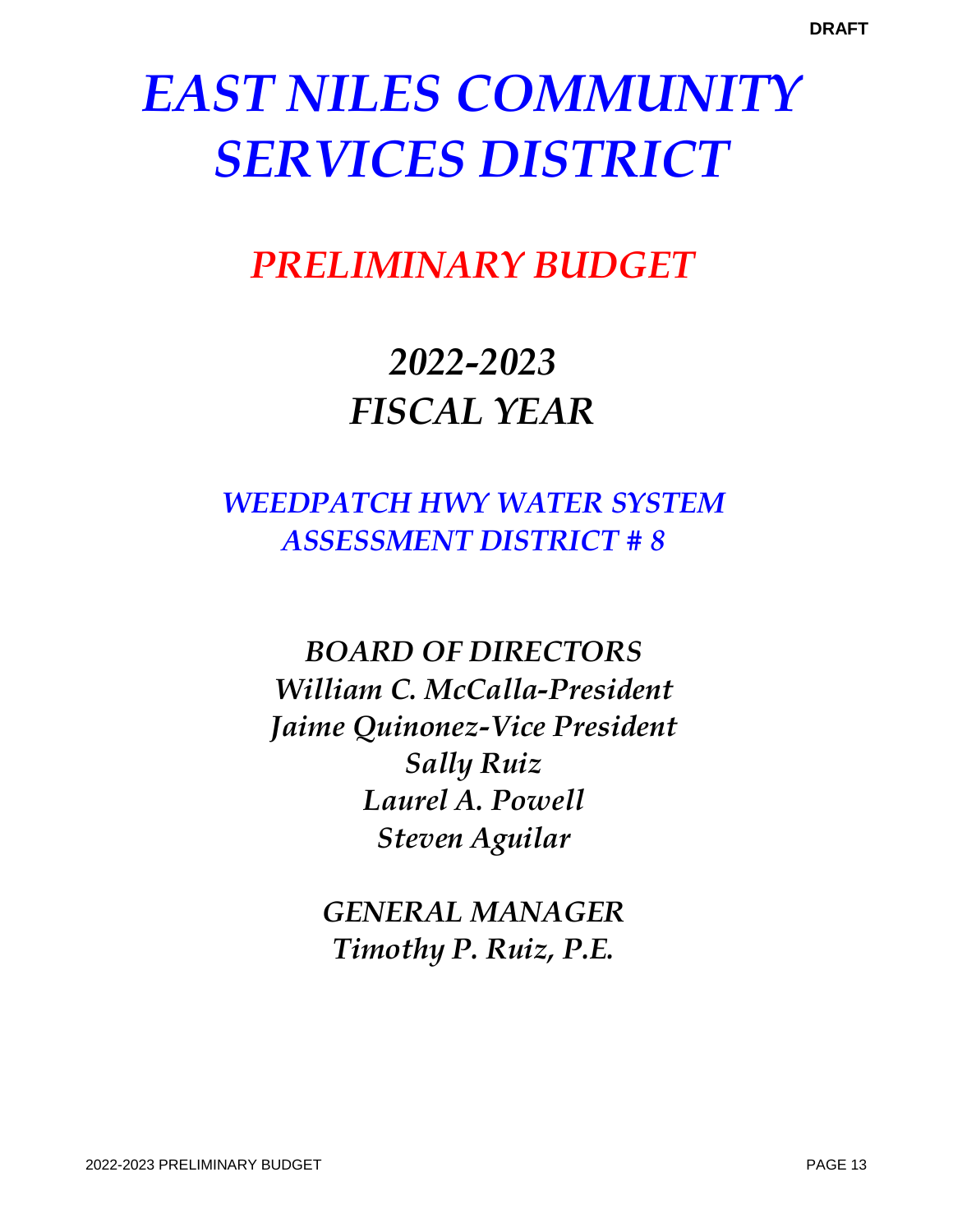### **EAST NILES COMMUNITY SERVICES DISTRICT 2022-2023 ASSESSMENT DISTRICT #8 WEEDPATCH HWY WATER SYSTEM PROJECT**

#### **REVENUES:**

| <b>SPECIAL ASSESSMENTS</b><br>LESS: DELINQUENCY ALLOWANCE 5%<br><b>INTEREST</b> |                           | \$26,815.00<br>(\$1,340.75)<br>\$755.00 |
|---------------------------------------------------------------------------------|---------------------------|-----------------------------------------|
|                                                                                 | <b>TOTAL REVENUE</b>      | \$26,229.25                             |
|                                                                                 |                           |                                         |
| <b>EXPENDITURES:</b>                                                            |                           |                                         |
| ANNUAL BOND REPAYMENT                                                           |                           | \$24,177.00                             |
|                                                                                 | <b>TOTAL EXPENDITURES</b> | \$24,177.00                             |
|                                                                                 |                           |                                         |
| <b>EXCESS (DEFICIT) REVENUES OVER EXPENDITURES</b>                              |                           | \$2,052.25                              |
|                                                                                 |                           |                                         |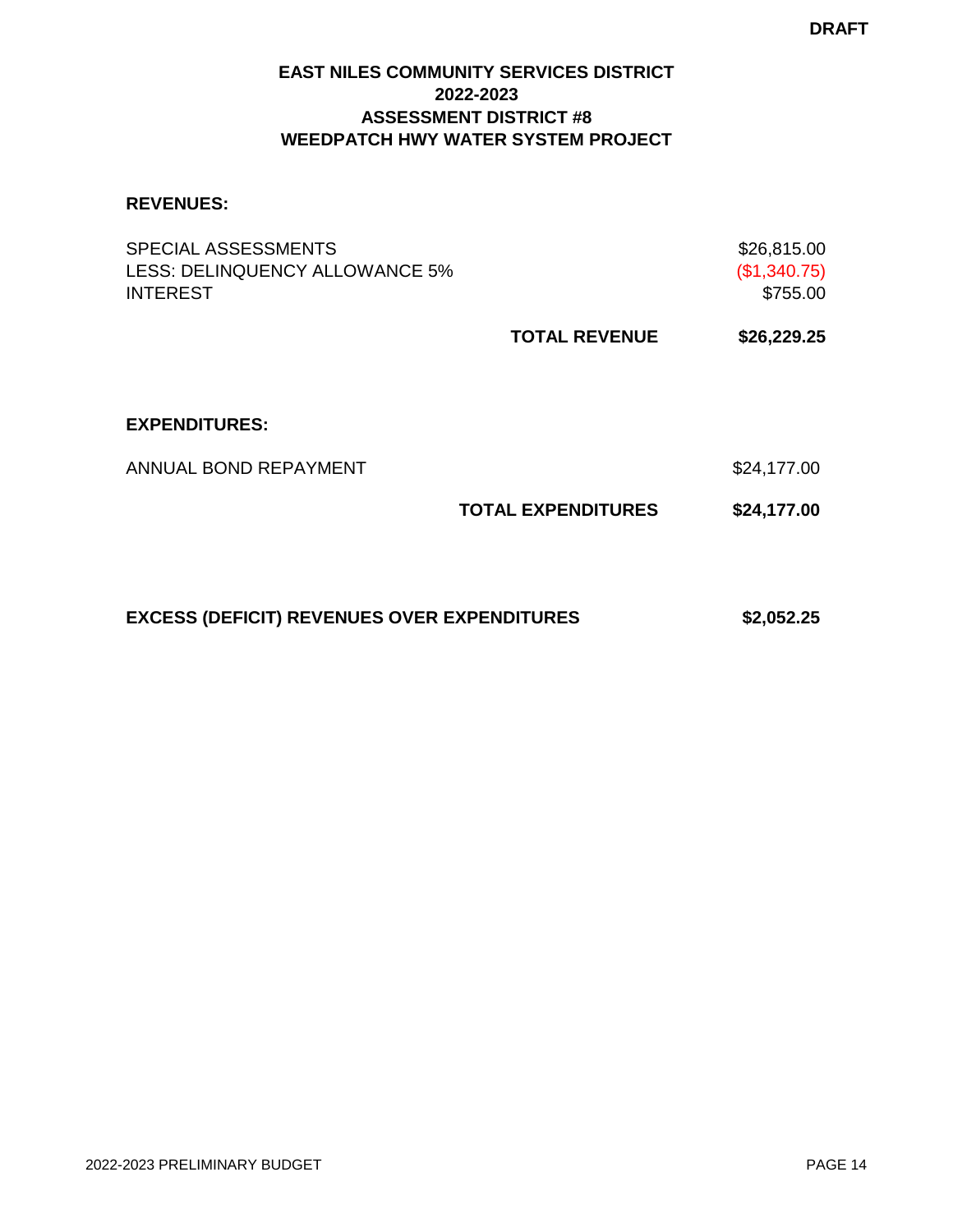### **East Niles Community Services District Assessment District No. 8 (Weedpatch Highway Water System Project)**

### **REVISED DEBT SERVICE SCHEDULE**

| <b>Dated Date:</b>           |                                | 05/27/04 First Coupon | 03/02/05                       | <b>First Maturity:</b>        |                                      | 09/02/05                              |  |
|------------------------------|--------------------------------|-----------------------|--------------------------------|-------------------------------|--------------------------------------|---------------------------------------|--|
| <b>PAYMENT</b><br><b>DUE</b> | <b>INTEREST</b><br><b>RATE</b> | <b>CALLED</b>         | <b>PRINCIPAL</b><br><b>DUE</b> | <b>INTEREST</b><br><b>DUE</b> | <b>SEMI-ANNUAL</b><br><b>PAYMENT</b> | <b>TOTAL ANNUAL</b><br><b>PAYMENT</b> |  |
| <b>Matured Debt</b>          |                                |                       |                                |                               |                                      |                                       |  |
| 03/02/05                     |                                |                       |                                | \$0.00                        | \$0.00                               |                                       |  |
| 09/02/05                     |                                |                       |                                | \$0.00                        |                                      |                                       |  |
|                              | 4.37500%                       |                       | \$4,700.00                     |                               | \$4,700.00                           | \$4,700.00                            |  |
| 03/02/06                     |                                |                       |                                | \$0.00                        | \$0.00                               |                                       |  |
| <b>Outstanding Debt</b>      |                                |                       |                                |                               |                                      |                                       |  |
| 09/02/06                     | 4.37500%                       |                       | \$4,900.00                     | \$9,830.63                    | \$14,730.63                          | \$14,730.63                           |  |
| 03/02/07                     |                                |                       |                                | \$9,723.44                    | \$9,723.44                           |                                       |  |
| 09/02/07                     | 4.37500%                       | \$100.00              | \$5,000.00                     | \$9,723.44                    | \$14,723.44                          | \$24,446.88                           |  |
| 03/02/08                     |                                |                       |                                | \$9,614.06                    | \$9,614.06                           |                                       |  |
| 09/02/08                     | 4.37500%                       | \$100.00              | \$5,200.00                     | \$9,614.06                    | \$14,814.06                          | \$24,428.12                           |  |
| 03/02/09                     |                                |                       |                                | \$9,500.31                    | \$9,500.31                           |                                       |  |
| 09/02/09                     | 4.37500%                       | \$100.00              | \$5,500.00                     | \$9,500.31                    | \$15,000.31                          | \$24,500.62                           |  |
| 03/02/10                     |                                |                       |                                | \$9,380.00                    | \$9,380.00                           |                                       |  |
| 09/02/10                     | 4.37500%                       | \$100.00              | \$5,700.00                     | \$9,380.00                    | \$15,080.00                          | \$24,460.00                           |  |
| 03/02/11                     |                                |                       |                                | \$9,255.31                    | \$9,255.31                           |                                       |  |
| 09/02/11                     | 4.37500%                       | \$100.00              | \$6,000.00                     | \$9,255.31                    | \$15,255.31                          | \$24,510.62                           |  |
| 03/02/12                     |                                |                       |                                | \$9,124.06                    | \$9,124.06                           |                                       |  |
| 09/02/12                     | 4.37500%                       | \$100.00              | \$6,200.00                     | \$9,124.06                    | \$15,324.06                          | \$24,448.12                           |  |
| 03/02/13                     |                                |                       |                                | \$8,988.44                    | \$8,988.44                           |                                       |  |
| 09/02/13                     | 4.37500%                       | \$100.00              | \$6,500.00                     | \$8,988.44                    | \$15,488.44                          | \$24,476.88                           |  |
| 03/02/14                     |                                |                       |                                | \$8,846.25                    | \$8,846.25                           |                                       |  |
| 09/02/14                     | 4.37500%                       | \$100.00              | \$6,800.00                     | \$8,846.25                    | \$15,646.25                          | \$24,492.50                           |  |
| 03/02/15                     |                                |                       |                                | \$8,697.50                    | \$8,697.50                           |                                       |  |
| 09/02/15                     | 4.37500%                       | \$100.00              | \$7,100.00                     | \$8,697.50                    | \$15,797.50                          | \$24,495.00                           |  |
| 03/02/16                     |                                |                       |                                | \$8,542.19                    | \$8,542.19                           |                                       |  |
| 09/02/16                     | 4.37500%                       | \$100.00              | \$7,400.00                     | \$8,542.19                    | \$15,942.19                          | \$24,484.38                           |  |
| 03/02/17                     |                                |                       |                                | \$8,380.31                    | \$8,380.31                           |                                       |  |
| 09/02/17                     | 4.37500%                       | \$100.00              | \$7,700.00                     | \$8,380.31                    | \$16,080.31                          | \$24,460.62                           |  |
| 03/02/18                     |                                |                       |                                | \$8,211.88                    | \$8,211.88                           |                                       |  |
| 09/02/18                     | 4.37500%                       | \$200.00              | \$8,000.00                     | \$8,211.88                    | \$16,211.88                          | \$24,423.76                           |  |
| 03/02/19                     |                                |                       |                                | \$8,036.88                    | \$8,036.88                           |                                       |  |
| 09/02/19                     | 4.37500%                       | \$200.00              | \$8,300.00                     | \$8,036.88                    | \$16,336.88                          | \$24,373.76                           |  |
| 03/02/20                     |                                |                       |                                | \$7,855.31                    | \$7,855.31                           |                                       |  |
| 09/02/20                     | 4.37500%                       | \$200.00              | \$8,700.00                     | \$7,855.31                    | \$16,555.31                          | \$24,410.62                           |  |
| 03/02/21                     |                                |                       |                                | \$7,665.00                    | \$7,665.00                           |                                       |  |
| 09/02/21                     | 4.37500%                       | \$200.00              | \$9,100.00                     | \$7,665.00                    | \$16,765.00                          | \$24,430.00                           |  |
| 03/02/22                     |                                |                       |                                | \$7,465.94                    | \$7,465.94                           |                                       |  |
| 09/02/22                     | 4.37500%                       | \$200.00              | \$9,500.00                     | \$7,465.94                    | \$16,965.94                          | \$24,431.88                           |  |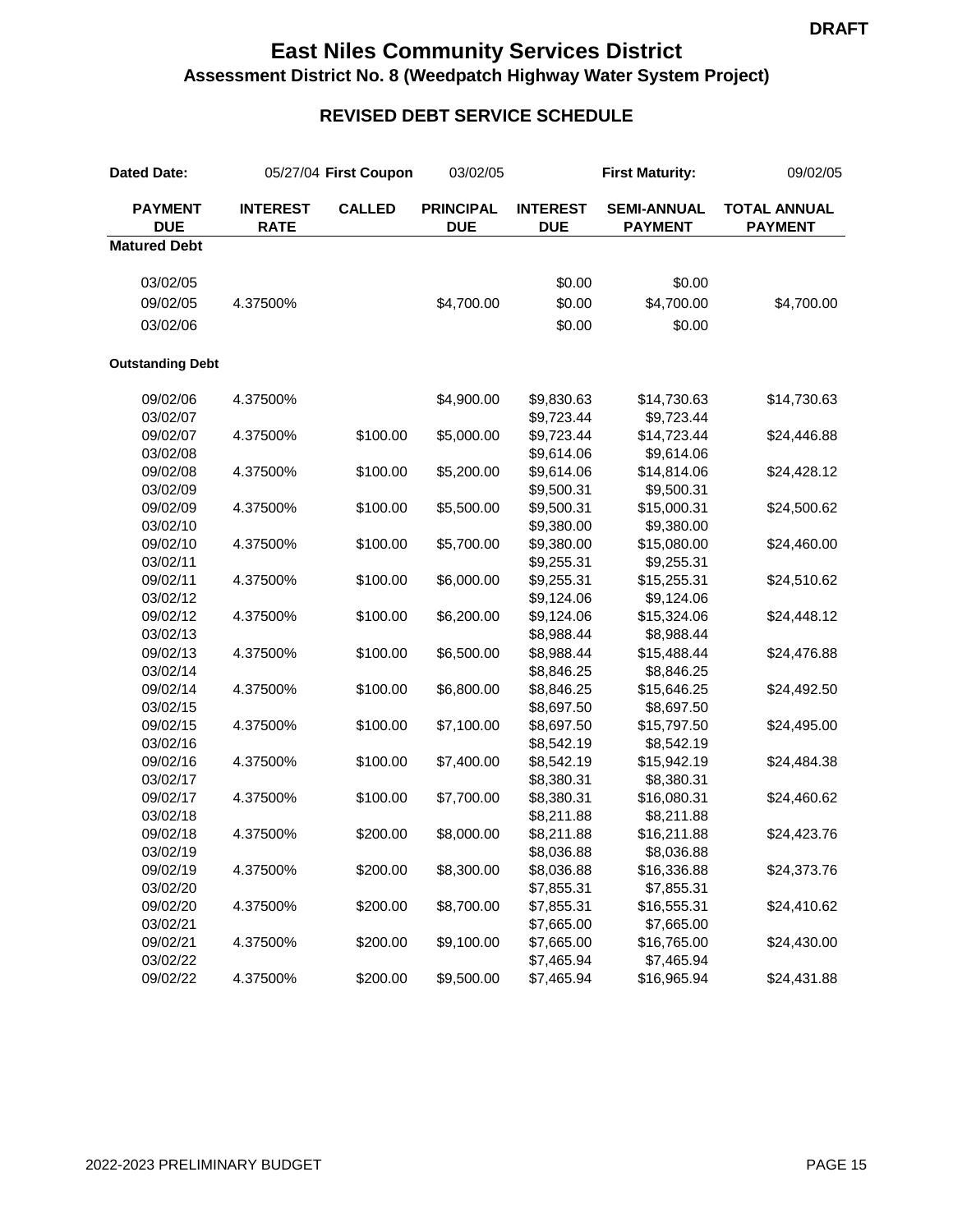### **East Niles Community Services District CONVIDENT DRAFT Assessment District No. 8 (Weedpatch Highway Water System Project)**

## **REVISED DEBT SERVICE SCHEDULE**

| <b>PAYMENT</b><br><b>DUE</b> | <b>INTEREST</b><br><b>RATE</b>                     | <b>CALLED</b><br><b>PRINCIPAL</b> | <b>PRINCIPAL</b><br><b>DUE</b> | <b>INTEREST</b><br><b>DUE</b> | <b>SEMI-ANNUAL</b><br><b>PAYMENT</b> | <b>TOTAL ANNUAL</b><br><b>PAYMENT</b> |
|------------------------------|----------------------------------------------------|-----------------------------------|--------------------------------|-------------------------------|--------------------------------------|---------------------------------------|
| 03/02/23                     |                                                    |                                   |                                | \$7,258.13                    | \$7,258.13                           |                                       |
| 09/02/23                     | 4.37500%                                           | \$200.00                          | \$9,900.00                     | \$7,258.13                    | \$17,158.13                          | \$24,416.26                           |
| 03/02/24                     |                                                    |                                   |                                | \$7,041.56                    | \$7,041.56                           |                                       |
| 09/02/24                     | 4.37500%                                           | \$200.00                          | \$10,400.00                    | \$7,041.56                    | \$17,441.56                          | \$24,483.12                           |
| 03/02/25                     |                                                    |                                   |                                | \$6,814.06                    | \$6,814.06                           |                                       |
| 09/02/25                     | 4.37500%                                           | \$200.00                          | \$10,800.00                    | \$6,814.06                    | \$17,614.06                          | \$24,428.12                           |
| 03/02/26                     |                                                    |                                   |                                | \$6,577.81                    | \$6,577.81                           |                                       |
| 09/02/26                     | 4.37500%                                           | \$200.00                          | \$11,300.00                    | \$6,577.81                    | \$17,877.81                          | \$24,455.62                           |
| 03/02/27                     |                                                    |                                   |                                | \$6,330.63                    | \$6,330.63                           |                                       |
| 09/02/27                     | 4.37500%                                           | \$200.00                          | \$11,800.00                    | \$6,330.63                    | \$18,130.63                          | \$24,461.26                           |
| 03/02/28                     |                                                    |                                   |                                | \$6,072.50                    | \$6,072.50                           |                                       |
| 09/02/28                     | 4.37500%                                           | \$200.00                          | \$12,400.00                    | \$6,072.50                    | \$18,472.50                          | \$24,545.00                           |
| 03/02/29                     |                                                    |                                   |                                | \$5,801.25                    | \$5,801.25                           |                                       |
| 09/02/29                     | 4.37500%                                           | \$200.00                          | \$12,900.00                    | \$5,801.25                    | \$18,701.25                          | \$24,502.50                           |
| 03/02/30                     |                                                    |                                   |                                | \$5,519.06                    | \$5,519.06                           |                                       |
| 09/02/30                     | 4.37500%                                           | \$200.00                          | \$13,500.00                    | \$5,519.06                    | \$19,019.06                          | \$24,538.12                           |
| 03/02/31                     |                                                    |                                   |                                | \$5,223.75                    | \$5,223.75                           |                                       |
| 09/02/31                     | 4.37500%                                           | \$300.00                          | \$14,000.00                    | \$5,223.75                    | \$19,223.75                          | \$24,447.50                           |
| 03/02/32                     |                                                    |                                   |                                | \$4,917.50                    | \$4,917.50                           |                                       |
| 09/02/32                     | 4.37500%                                           | \$300.00                          | \$14,600.00                    | \$4,917.50                    | \$19,517.50                          | \$24,435.00                           |
| 03/02/33                     |                                                    |                                   |                                | \$4,598.13                    | \$4,598.13                           |                                       |
| 09/02/33                     | 4.37500%                                           | \$300.00                          | \$15,300.00                    | \$4,598.13                    | \$19,898.13                          | \$24,496.26                           |
| 03/02/34                     |                                                    |                                   |                                | \$4,263.44                    | \$4,263.44                           |                                       |
| 09/02/34                     | 4.37500%                                           | \$300.00                          | \$15,900.00                    | \$4,263.44                    | \$20,163.44                          | \$24,426.88                           |
| 03/02/35                     |                                                    |                                   |                                | \$3,915.63                    | \$3,915.63                           |                                       |
| 09/02/35                     | 4.37500%                                           | \$300.00                          | \$16,600.00                    | \$3,915.63                    | \$20,515.63                          | \$24,431.26                           |
| 03/02/36                     |                                                    |                                   |                                | \$3,552.50                    | \$3,552.50                           |                                       |
| 09/02/36                     | 4.37500%                                           | \$300.00                          | \$17,400.00                    | \$3,552.50                    | \$20,952.50                          | \$24,505.00                           |
| 03/02/37                     |                                                    |                                   |                                | \$3,171.88                    | \$3,171.88                           |                                       |
| 09/02/37                     | 4.37500%                                           | \$300.00                          | \$18,200.00                    | \$3,171.88                    | \$21,371.88                          | \$24,543.76                           |
| 03/02/38                     |                                                    |                                   |                                | \$2,773.75                    | \$2,773.75                           |                                       |
| 09/02/38                     | 4.37500%                                           | \$300.00                          | \$19,000.00                    | \$2,773.75                    | \$21,773.75                          | \$24,547.50                           |
| 03/02/39                     |                                                    |                                   |                                | \$2,358.13                    | \$2,358.13                           |                                       |
| 09/02/39                     | 4.37500%                                           | \$400.00                          | \$19,700.00                    | \$2,358.13                    | \$22,058.13                          | \$24,416.26                           |
| 03/02/40                     |                                                    |                                   |                                | \$1,927.19                    | \$1,927.19                           |                                       |
| 09/02/40                     | 4.37500%                                           | \$400.00                          | \$20,600.00                    | \$1,927.19                    | \$22,527.19                          | \$24,454.38                           |
| 03/02/41                     |                                                    |                                   |                                | \$1,476.56                    | \$1,476.56                           |                                       |
| 09/02/41                     | 4.37500%                                           | \$400.00                          | \$21,500.00                    | \$1,476.56                    | \$22,976.56                          | \$24,453.12                           |
| 03/02/42                     |                                                    |                                   |                                | \$1,006.25                    | \$1,006.25                           |                                       |
| 09/02/42                     | 4.37500%                                           | \$400.00                          | \$22,500.00                    | \$1,006.25                    | \$23,506.25                          | \$24,512.50                           |
| 03/02/43                     |                                                    |                                   |                                | \$514.06                      | \$514.06                             |                                       |
| 09/02/43                     | 4.37500%                                           | \$400.00                          | \$23,500.00                    | \$514.06                      | \$24,014.06                          | \$24,528.12                           |
|                              |                                                    |                                   |                                |                               |                                      |                                       |
|                              | <b>Total for</b><br><b>Outstanding Debt</b>        | \$8,100.00                        | \$449,400.00                   | \$470,631.93                  | \$920,031.93                         | \$920,031.93                          |
|                              | <b>Outstanding Principal</b>                       |                                   | \$449,400.00                   |                               |                                      |                                       |
|                              | <b>Matured Principal</b>                           |                                   | \$4,700.00                     |                               |                                      |                                       |
|                              | <b>Called Principal</b><br><b>Total Bond Issue</b> |                                   | \$8,100.00<br>\$462,200.00     |                               |                                      |                                       |